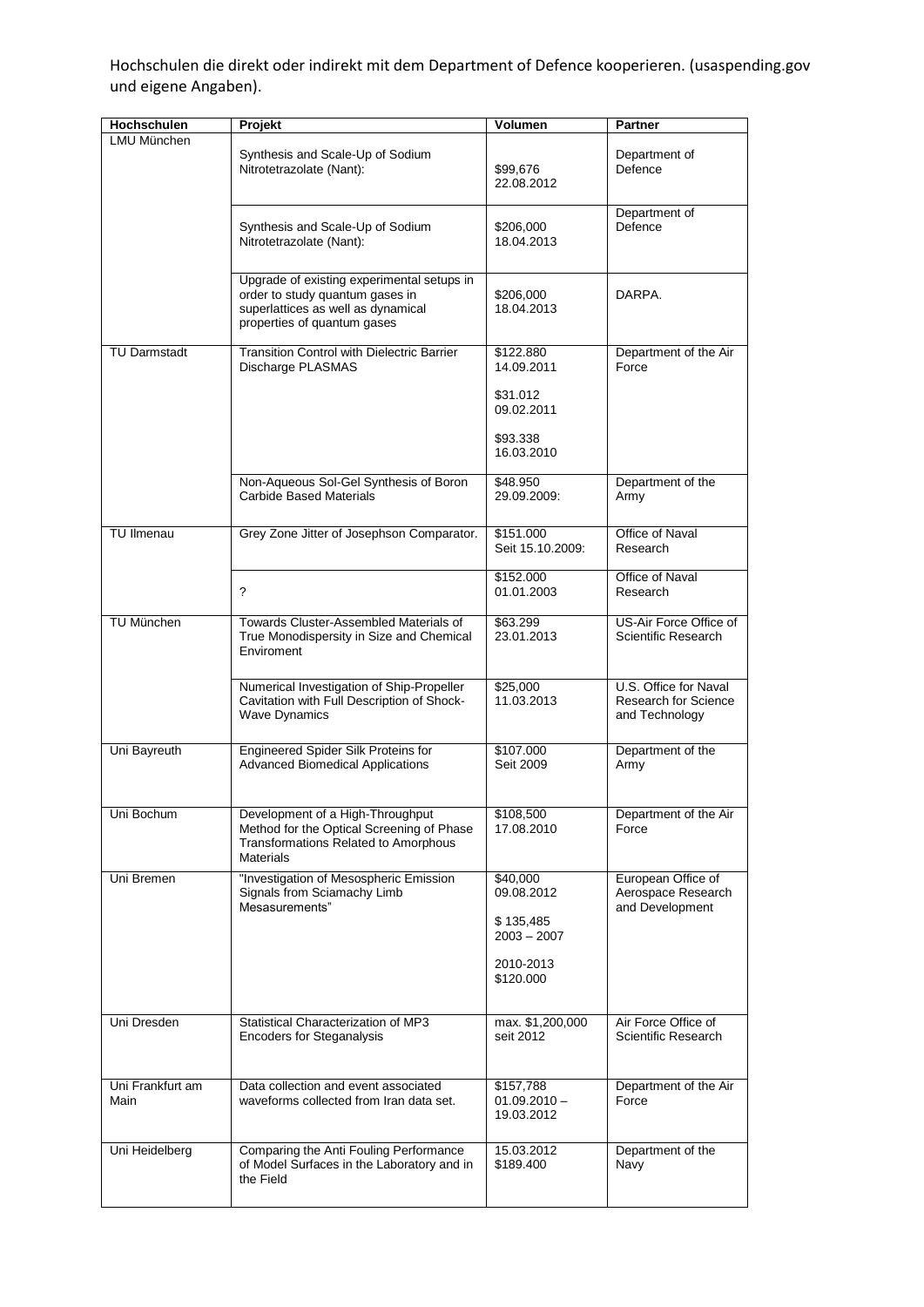Hochschulen die direkt oder indirekt mit dem Department of Defence kooperieren. (usaspending.gov und eigene Angaben).

| Uni Karlsruhe                           | Finite Element Modeling of Fractures,<br>Stresses and Fluid Flow in the Coso<br>Geothermal Area.                                     | \$115.443<br>seit 2003   | <b>US Naval Air Warfare</b><br>Center                                                          |
|-----------------------------------------|--------------------------------------------------------------------------------------------------------------------------------------|--------------------------|------------------------------------------------------------------------------------------------|
| Uni Marburg                             | Nocturnal Visual Orientation in Flying<br>Insects: a Benchmark for the Design of<br>Vision-Based Sensors in Micro-Aerial<br>Vehicles | 19.08.2010<br>\$68.198   | Department of the Air<br>Force, European<br>Office of Aerospace<br>Research and<br>Development |
| Uni Potsdam                             | Workshop: Dynamics in Crowded Systems                                                                                                | \$9.900<br>25.06.2013    | Office of Naval<br>Research                                                                    |
| Uni Saarbrücken                         | Rapidly Deployable Information Capture<br>Across Languages                                                                           | 28.01.2013<br>\$126.308  | <b>US Army Research</b><br>Laboratory                                                          |
| Uni Ulm                                 | Novel magnetic field sensing techniques<br>using colour centers in diamond                                                           | 01.08.2012<br>\$150.000  | <b>DARPA</b>                                                                                   |
| Uni Wuppertal                           | Workshops                                                                                                                            | \$6.900<br>01.10.2000    | Department of the Air<br>Force und andere                                                      |
|                                         | Weitere Projekte (keine Angaben)                                                                                                     | $\boldsymbol{\gamma}$    | $\overline{\mathcal{L}}$                                                                       |
| Uni Würzburg                            | SPIN-LED im Materialsystem                                                                                                           | \$770.000<br>2000-2005   | <b>DARPA</b>                                                                                   |
|                                         | Spinsteuerung mit Gates in<br>Quantenpunkten                                                                                         | \$270.000<br>2003-2006   | Office of Naval<br>Research                                                                    |
|                                         | Quanten-Hall-Effekt in HgMnTe                                                                                                        | \$900.000<br>2011-2015   | DARPA/MESO                                                                                     |
|                                         | Herstellung und Charakterisierung von<br>Halbleiter-Mikroaktivitäten und<br>Quantenpunkten                                           | \$1.008.000<br>2001-2006 | Department of the<br>Navy                                                                      |
|                                         | Exiton-Polaritonen                                                                                                                   | \$264.000<br>2008-2012   | Department of<br>Defence                                                                       |
| Universitätsklinikum<br>Eppendorf (UKE) | "Erblich bedingte Tumor- und<br>Fehlbildungserkrankungen"                                                                            | \$900.000<br>seit 2003   | Congressionally<br><b>Directed Medical</b><br><b>Research Programs</b>                         |
| Viadrina Universität                    | Lodging                                                                                                                              | \$3,740<br>19.09.2007    | Department of<br>Defence                                                                       |
| Universität Freiburg                    | Kann Projekte nicht bestätigen                                                                                                       |                          |                                                                                                |
| Universität<br>Hannover                 | Kann Projekte nicht bestätigen                                                                                                       |                          |                                                                                                |
| Uni Hamburg                             | Verweigert jegliche Auskunft.                                                                                                        |                          |                                                                                                |